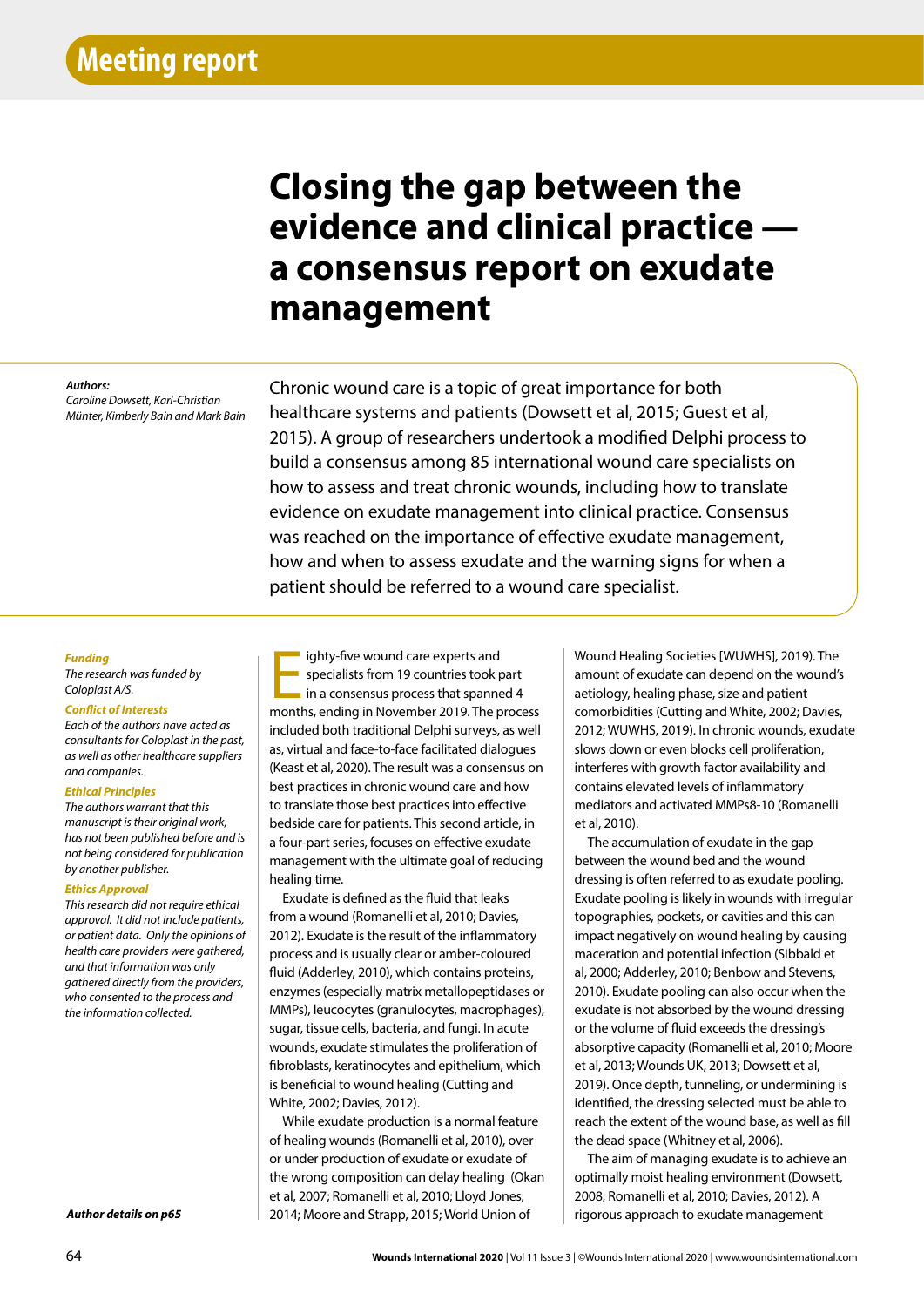can reduce healing time and the subsequent economic burden of the wound and improve patient quality of life (WUWHS, 2007; Benbow and Stevens, 2010; Wounds UK, 2013).

Over production of exudate can lead to (Wounds UK, 2013; Dowsett et al, 2015; WUWHS, 2019):

- Dressing leakage (strikethrough)
- Frequent dressing changes (discomfort, pain, trauma, skin stripping)
- Maceration periwound skin damage (MASD / Moisture Associated Skin Damage)
- Infection or increased bioburden
- Odour
- Delayed healing
- Protein or fluid loss (electrolyte imbalance)

■ Social, psychological and economic effects. Patients experiencing excess wound exudate admit to isolating themselves and have been found to suffer from increased rates of depression and anxiety (WUWHS, 2007; Jones et al, 2008; Palfreyman, 2008; Romanelli et al, 2010; Davies, 2012; Wounds UK, 2013).

## **Methodology**

Consensus building is based on the belief that when people think together, they can make better decisions (Bain and Hansen, 2020). This project utilised a Modified Delphi Process that combines the rigor and validation of the traditional scientific Delphi method with professionally facilitated virtual and face-toface collaborative processes (Keast et al, 2020). Eighty-seven wound care specialists across 19 countries were sent a series of surveys on chronic wound care, including specific questions on best practices in exudate management, based on the literature review evidence. Eighty-four of the survey participants then met face-to-face for two days to review the survey results and finalise their consensus.

The consensus process was informed by a detailed systematic review of the literature. The review covered articles related specifically to exudate management which were published after 2000. Over 30 articles were reviewed. Key findings were presented and discussed at the face-to-face interactive dialogue session. The key findings from the literature included:

- The appearance of exudate is an indicator of the health of the wound. Colour, consistency, odour, amount of exudate should be assessed (WUWHS, 2007; Adderley, 2010; Romanelli et al, 2010; Davies, 2012; Moore and Strapp, 2015; WUWHS, 2019)
- Effective exudate management allows moist wound healing and prevents maceration of

periwound skin (Chen et al, 2007; Okan et al, 2007; Gibson, 2009; Romanelli et al, 2010; Dowsett, 2011; Wounds UK, 2013; Dowsett et al, 2015; WUWHS, 2019)

- A gap or dead-space between the wound bed and the wound dressing should be avoided as it allows exudate pooling which allows maceration of the periwound skin and negatively influences would healing (Keast et al, 2014; Braunwarth et al, 2017; Dowsett et al, 2018; Dowsett et al, 2019; Keast et al, 2020)
- There is the potential for biofilm formation when exudate pools in the wound bed (Dowsett et al, 2019; Wounds UK, 2017; WUWHS, 2016; Swanson et al, 2015a; 2015b; Scali and Kunimoto, 2013);
- Appropriate dressing selection can help manage exudate and avoid exudate pooling (Wilson et al, 2019; Moore and Strapp, 2018; Cartier et al, 2014; Wounds UK, 2013; Dowsett, 2011; Adderley, 2010 ; Dowsett, 2008); and,
- Not only does excessive exudate negatively impact patient quality of life, but the patient's overall health and wellbeing can impact exudate characteristics (Wounds UK, 2018; Orsted et al, 2017; Wounds UK, 2013; Dowsett, 2011; Dowsett, 2008).

## **Participants**

Participants were qualified wound care specialists; 45% of participants had more than 20 years experience and 86% had more than 10 years' experience. A total of 18% of participants reported that their practice is 100% wound care. Participants included: doctors (29%), nurse specialists (61%) and other healthcare professionals (10%).

## **Survey results**

Eighty-seven wound care specialists were surveyed in September and October 2019. The first survey was answered by 71 participants (82% response rate) and the second survey received 61 responses (70% response rate). The surveys had an overall completion rate of 96%. Survey responses were anonymous.

A total of 82% of respondents agreed or strongly agreed that wound care treatment should be primarily focused on providing an optimal healing environment. Meanwhile, 93% of respondents agreed or strongly agreed that moisture balance is critical for providing an optimal wound healing environment *[Figure 1]*. Ninety per cent of respondents agreed that one of the most important factors in providing an optimal healing environment for wounds is managing the dead-space or gap between the

*Caroline Dowsett is Nurse Specialist Tissue Viability, East London NHS Foundation Trust London; Karl-Christian Münter is General Practitioner, Phlebologist, Wound Centre Hamburg, Germany; Kimberly Bain is Senior Partner - Consensus-Building, BainGroup Consulting, Canada; Mark Bain is Senior Partner, Data Strategy, BainGroup Consulting, Canada*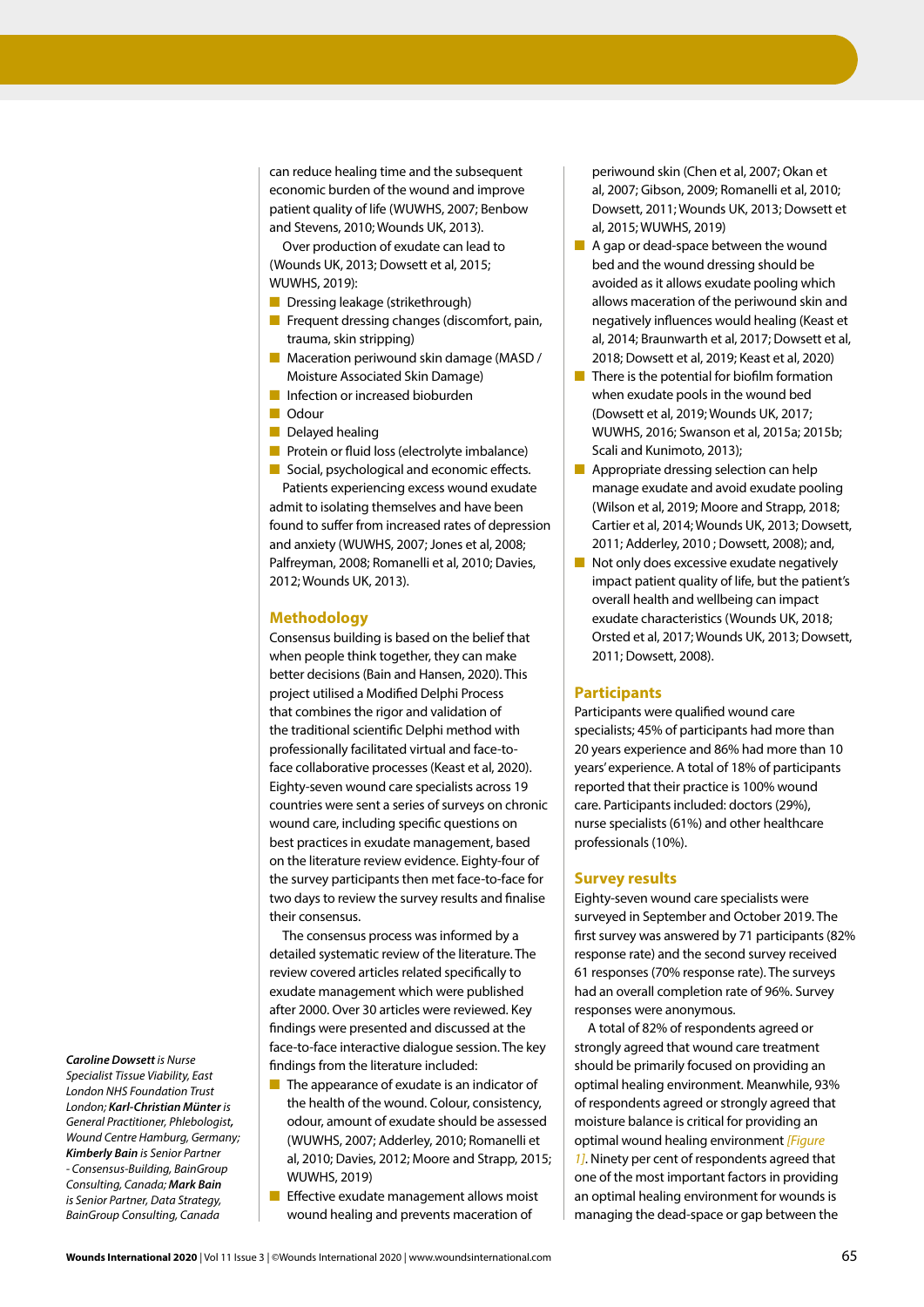



wound bed and the wound dressing. Eighty-eight per cent agreed or strongly agreed the effective management of exudate is one of the best ways to promote an optimal healing environment *[Figure 2]* and the most important reason respondents identified for managing the gap or dead-space was to remove pools of exudate from the wound bed. Similarly, 85% of respondents identified exudate management as the most important critical success factor in effective wound care.

Regarding wound care assessment, respondents identified assessing the wound bed and wound exudate as the two most important things that health care providers should consider. When examining a wound, 86% of respondents indicated that they always consider the exudate colour, odour, consistency and amount*[Figure 3]*.

No respondents indicated that they rarely or never consider exudate when assessing a wound.

The top three factors respondents identified as most important when determining the best dressing choice for patients were: wound bed assessment, prevalence of bacteria in the wound and amount of wound exudate. Finally, respondents indicated that on average they spend 46% of each wound care patient visit on education and self-care advice, with the most common techniques utilised to ensure care plan compliance being individualised instruction (87%), caregiver or family training (73%) and demonstrating of wound care best practices (71%).

## **Consensus**

Eighty-four of the wound care specialists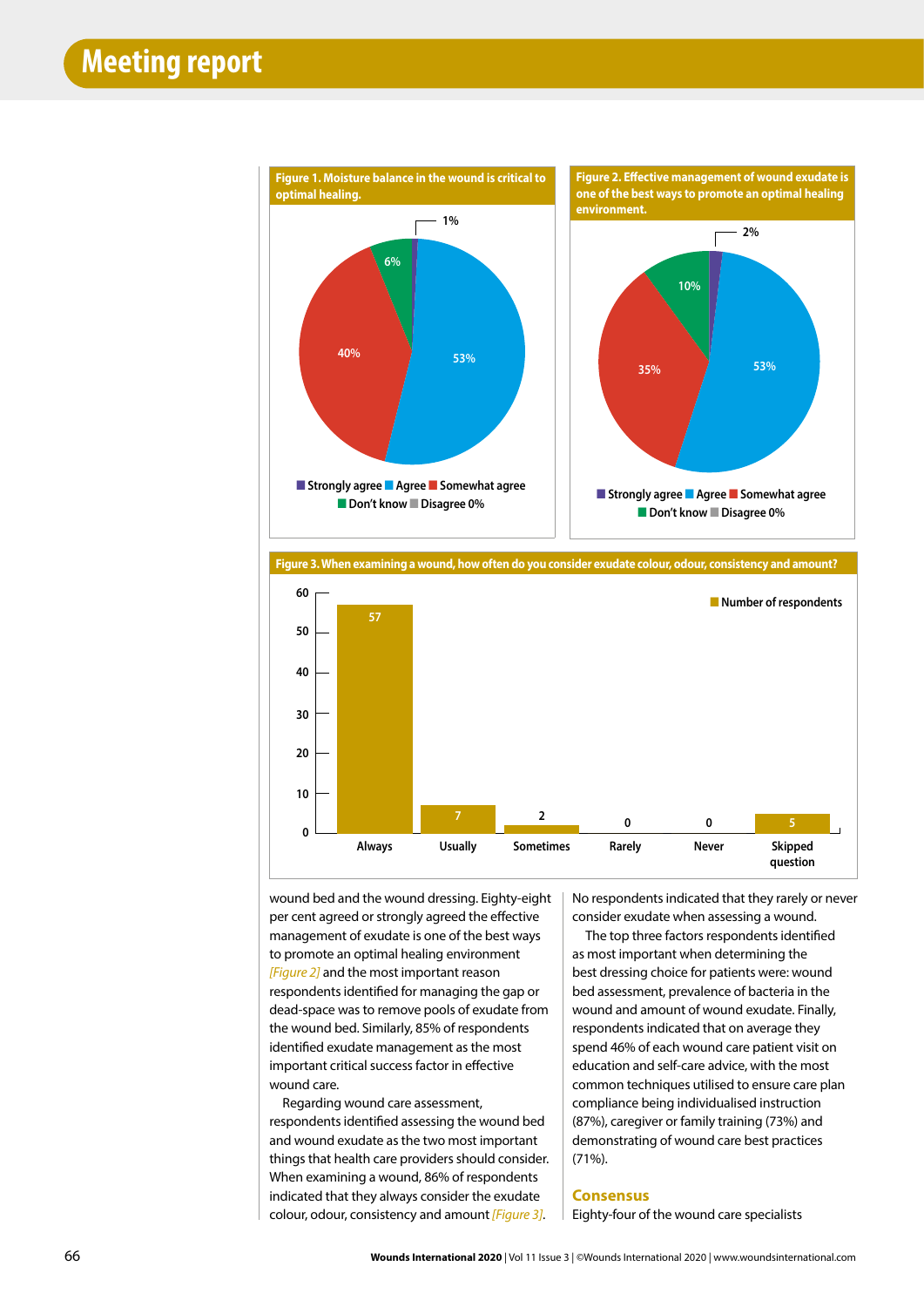surveyed met in Denmark in November 2019 for a facilitated face-to-face dialogue. Consensus was reached on a number of recommendations regarding exudate management. Consensus was achieved when more than 80% of participants agreed and no participants disagreed with a recommendation (i.e. 100% of participants either agreeing with or agreed to support a recommendation).

Participants reached consensus on how to create and maintain an optimal moisture balance in chronic wounds, focusing their recommendations on how and when to assess wounds, how to determine the best dressing choice and optimal frequency of dressing changes.

Respondents agreed that chronic wounds should be assessed a minimum of once per week and optimally at each dressing change. When assessing a wound, healthcare providers should always:

- Consider the patient's health status and history;
- Measure the wound's progression (or lack thereof);
- Determine the wound characteristics (wound aetiology, wound depth and width, wound location, wound bed typography, etc.);
- Look for signs of infection;
- Assess periwound skin;
- Assess pain levels; and,
- Assess exudate (amount, colour, odour and consistency).

Changes in all of the above considerations should be assessed at each reassessment to identify improvements, lack of improvements or deterioration and the treatment plan should be adjusted accordingly.

Once agreement was reached that optimal moisture balance is critical to wound healing, participants discussed how to assess and treat the underlying cause of any moisture imbalance detected during a wound assessment or reassessment. Effective wound bed preparation, use of appropriate dressings, changes in dressing change frequency and education/self care instructions, on things like patient nutrition and compression therapy, were identified as effective practices.

Participants agreed that the best way to create an optimal moisture balance in chronic wounds is to effectively analyse the wound and wound exudate and to use that information to determine the best dressing choice and frequency of dressing changes. Participants agreed that the most appropriate dressing choice should always: ■ Remove excess exudate from the wound bed,

- Protect the wound edge and periwound skin,
- Maintain a moist healing environment,
- $\blacksquare$  provide confidence and security to the patient, and
- Is comfortable for the patient and easy for the patient to perform self-care (concordance with care regimen).

It was further agreed that the dressing choice to effectively manage exudate and promote moisture balance is a dressing that conforms to the wound bed.

Consensus was also reached on when a health care provider should consider referring the patient to a wound care professional. It was determined that, if during the wound assessment any of the following issues are identified, referral to or consultation with a wound care specialist is advised:

- Deterioration or lack of improvement in the wound – lack of improvement being defined as a decrease in the wound area of less than 20% within 4 weeks;
- **B** Increased pain levels:
- Unexpected increases in the amount of exudate;
- Deterioration of wound edge (advancing, rolling, undermining, etc.) or periwound skin (advancing, maceration, etc.);
- Suspicion of infection or biofilms in the wound, or if the patient develops a fever;
- Comorbidity complications or overall decline in patient's health and wellbeing.

Participants recommended that treatment guidelines and training programmes be developed to help non-wound care specialists effectively treat chronic wounds.

# **Conclusions**

While there is a great deal of evidence about the importance of exudate management in chronic wound care, the prevalence of non-healing wounds continues to be a global problem. This project brought together wound care specialists from across 19 countries to develop a consensus on how healthcare providers should assess and treat wounds to promote healing. The results provide data on the opinions and practices of over 80 wound care specialists and a consensus on how healthcare providers should translate the evidence on exudate management to the bedside.

The consensus process concluded that exudate management is necessary to provide an optimal healing environment. Exudate management should be a central consideration in every wound care patient's treatment plan and should be based on a comprehensive